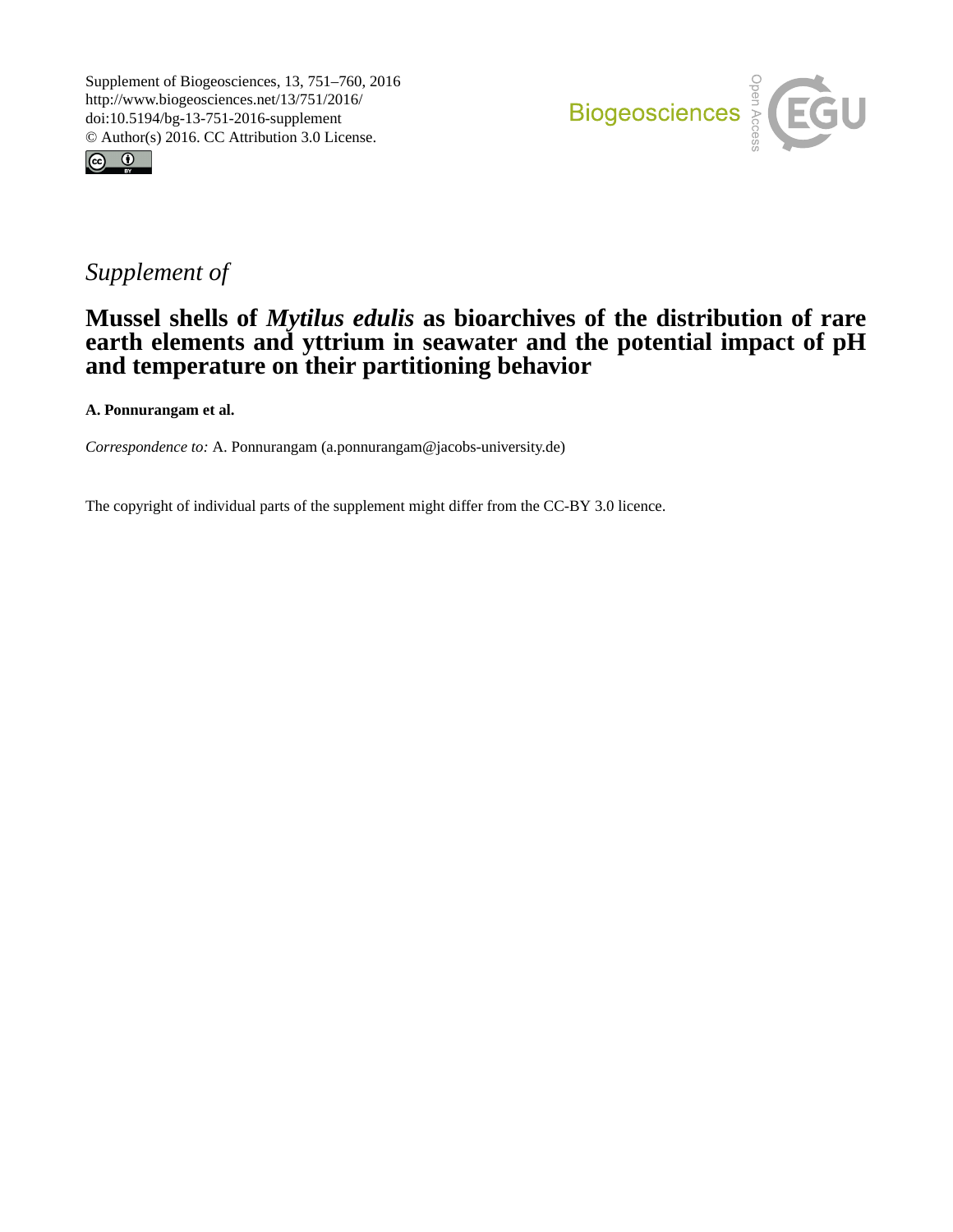| <b>Element</b> | <b>ODASI</b> | <b>ODAS II</b> | <b>ODAS III</b> | <b>ODAS IV</b> | <b>ODAS V</b> | <b>ODAS VI</b> | <b>ODAS VII</b> | <b>ODAS VIII</b> |
|----------------|--------------|----------------|-----------------|----------------|---------------|----------------|-----------------|------------------|
| La             | 15.00        | 12.70          | 12.00           | 8.04           | 11.50         | 8.47           | 11.10           | 11.50            |
| Ce             | 12.50        | 10.50          | 11.40           | 7.58           | 11.70         | 8.87           | 12.10           | 11.50            |
| Pr             | 2.50         | 2.00           | 2.10            | 1.26           | 1.86          | 1.34           | 1.86            | 1.78             |
| <b>Nd</b>      | 10.70        | 8.40           | 8.90            | 5.37           | 7.38          | 5.73           | 7.84            | 7.47             |
| Pm             |              |                |                 |                |               |                |                 |                  |
| Sm             | 2.50         | 2.00           | 2.20            | 1.23           | 1.62          | 1.24           | 1.75            | 1.58             |
| Eu             | 0.70         | 0.50           | 0.50            | 0.338          | 0.45          | 0.34           | 0.46            | 0.42             |
| Gd             | 3.80         | 3.10           | 3.40            | 2.06           | 2.40          | 2.1            | 2.77            | 2.48             |
| Tb             | 0.50         | 0.40           | 0.40            | 0.245          | 0.29          | 0.24           | 0.31            | 0.26             |
| <b>Dy</b>      | 2.40         | 2.00           | 2.20            | 1.2            | 1.35          | 1.22           | 1.58            | 1.40             |
| Y              | 20.00        | 17.00          | 18.00           | 14.2           | 12.00         | 12.6           | 14.00           | 12.20            |
| Ho             | 0.40         | 0.40           | 0.40            | 0.241          | 0.28          | 0.23           | 0.31            | 0.26             |
| Er             | 1.00         | 0.90           | 1.00            | 0.527          | 0.65          | 0.52           | 0.66            | 0.52             |
| Tm             |              |                |                 |                |               |                |                 |                  |
| Yb             | 0.50         | 0.50           | 0.60            |                | 0.32          | 0.24           | 0.31            | 0.00             |
| Lu             | 0.10         | 0.10           | 0.10            | 0.0464         | 0.05          | 0.03           | 0.05            | 0.05             |

**Table 1.** REY concentrations (ppb) in the *Mytilus edulis* shells from the *ODAS* site.

**Table 2.** Mean REY concentrations (ppb) for the 4 replicate pools of *Mytilus edulis* used for analytical assessment during method development and international reference standard JLs-1 obtained in this study compared to the published values of Dulski (2001).

|                |        |        |        |        | JLs-1 (This | JLs-1 (Dulski |
|----------------|--------|--------|--------|--------|-------------|---------------|
| <b>Element</b> | Pool 1 | Pool 2 | Pool 3 | Pool 4 | study)      | 2001)         |
| La             | 15.49  | 30.12  | 21.83  | 10.78  | 97.08       | 107.00        |
| Ce             | 10.94  | 10.15  | 11.44  | 10.75  | 174.72      | 187.00        |
| Pr             | 1.96   | 1.82   | 1.98   | 1.89   | 22.03       | 23.60         |
| <b>Nd</b>      | 7.53   | 6.90   | 7.51   | 7.63   | 83.74       | 90.20         |
| Sm             | 1.60   | 1.44   | 1.67   | 1.65   | 18.51       | 18.50         |
| Eu             | 0.41   | 0.37   | 0.41   | 0.42   | 4.54        | 4.60          |
| Gd             | 2.23   | 2.04   | 2.20   | 2.22   | 22.01       | 21.40         |
| Tb             | 0.27   | 0.26   | 0.27   | 0.27   | 3.11        | 3.10          |
| <b>Dy</b>      | 1.40   | 1.29   | 1.43   | 1.50   | 19.99       | 20.00         |
| Υ              | 11.67  | 11.52  | 13.63  | 15.72  | 199.17      | 216.00        |
| Ho             | 0.26   | 0.24   | 0.26   | 0.27   | 4.28        | 4.50          |
| Er             | 0.67   | 0.60   | 0.64   | 0.68   | 13.22       | 13.60         |
| Tm             |        |        |        |        |             |               |
| Yb             | 0.41   | 0.37   | 0.42   | 0.42   | 11.74       | 12.60         |
| Lu             | 0.05   | 0.05   | 0.06   | 0.06   | 1.75        | 2.00          |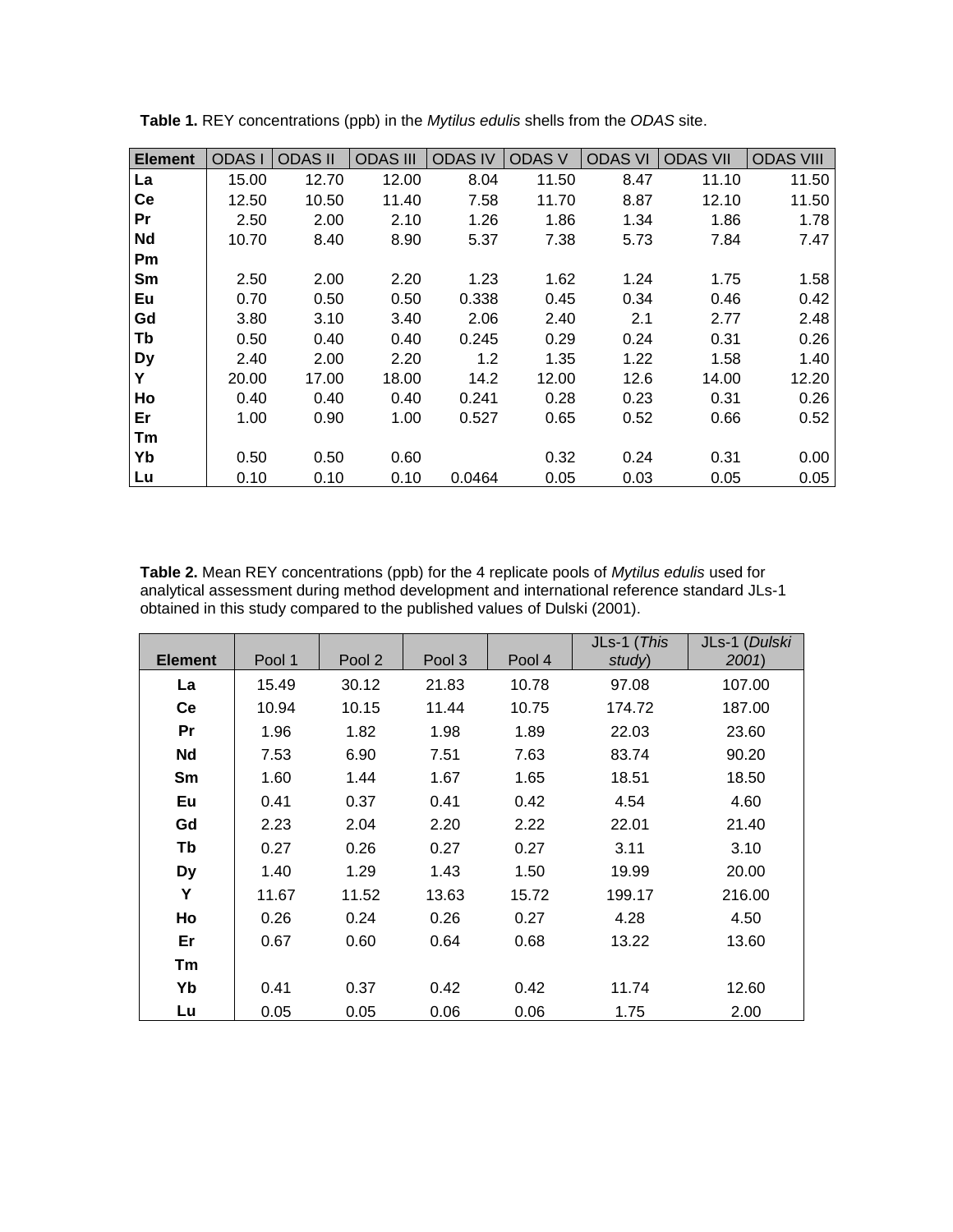| Element | pH 8.2         | pH 7.6 |
|---------|----------------|--------|
| La      | 8              | 23     |
| Ce      | 6              | 20     |
| Pr      | 5              | 17     |
| Nd      | 4              | 14     |
| Sm      | $\overline{2}$ | 10     |
| Eu      | $\overline{2}$ | 9      |
| Gd      | 2              | 8      |
| Tb      | 1              | 7      |
| Dy      |                | 6      |
| Ho      |                | 5      |
| Er      |                | 4      |
| Tm      |                |        |
| Yb      |                | 4      |
| Lu      |                | 3      |
| Y       |                | 5      |

Table 3. Modelled percentages of free REY<sup>3+</sup> species in the North Sea seawater at 5°C Temperature for pH 8.2 and 7.6.

**Table 4.** REY concentrations (ppb) in shells from the 3 locations, *ODAS*, *Jade Bay* and *Roter Sand* and in North Sea seawater (ppb)

| Element | ODAS (Mean) | Jade Bay | $\mathbf{u}$<br><b>Roter Sand</b> | North Sea seawater    |
|---------|-------------|----------|-----------------------------------|-----------------------|
| La      | 12.75       | 8.91     | 13.38                             | $2.89 \times 10^{-3}$ |
| Сe      | 13.05       | 6.75     | 11.98                             | $4.90 \times 10^{-3}$ |
| Pr      | 1.91        | 1.48     | 2.02                              | $1.05 \times 10^{-3}$ |
| Nd      | 7.96        | 6.14     | 8.73                              | $4.60 \times 10^{-3}$ |
| Sm      | 1.82        | 1.46     | 2.02                              | $1.23 \times 10^{-3}$ |
| Eu      | 0.49        | 0.40     | 0.54                              | $3.71 \times 10^{-4}$ |
| Gd      | 2.83        | 2.32     | 3.12                              | $2.47 \times 10^{-3}$ |
| Tb      | 0.34        | 0.28     | 0.36                              | $3.38 \times 10^{-4}$ |
| Dy<br>Y | 1.72        | 1.37     | 1.80                              | $2.40 \times 10^{-3}$ |
|         | 15.50       | 14.22    | 15.61                             | $2.60 \times 10^{-2}$ |
| Ho      | 0.34        | 0.27     | 0.34                              | $6.10 \times 10^{-4}$ |
| Er      | 0.76        | 0.66     | 0.72                              | $1.97 \times 10^{-3}$ |
| Tm      |             |          |                                   |                       |
| Yb      | 0.45        | 0.33     | 0.33                              | 1.96 x $10^{-3}$      |
| Lu      | 0.07        | 0.04     | 0.04                              | $3.50 \times 10^{-4}$ |